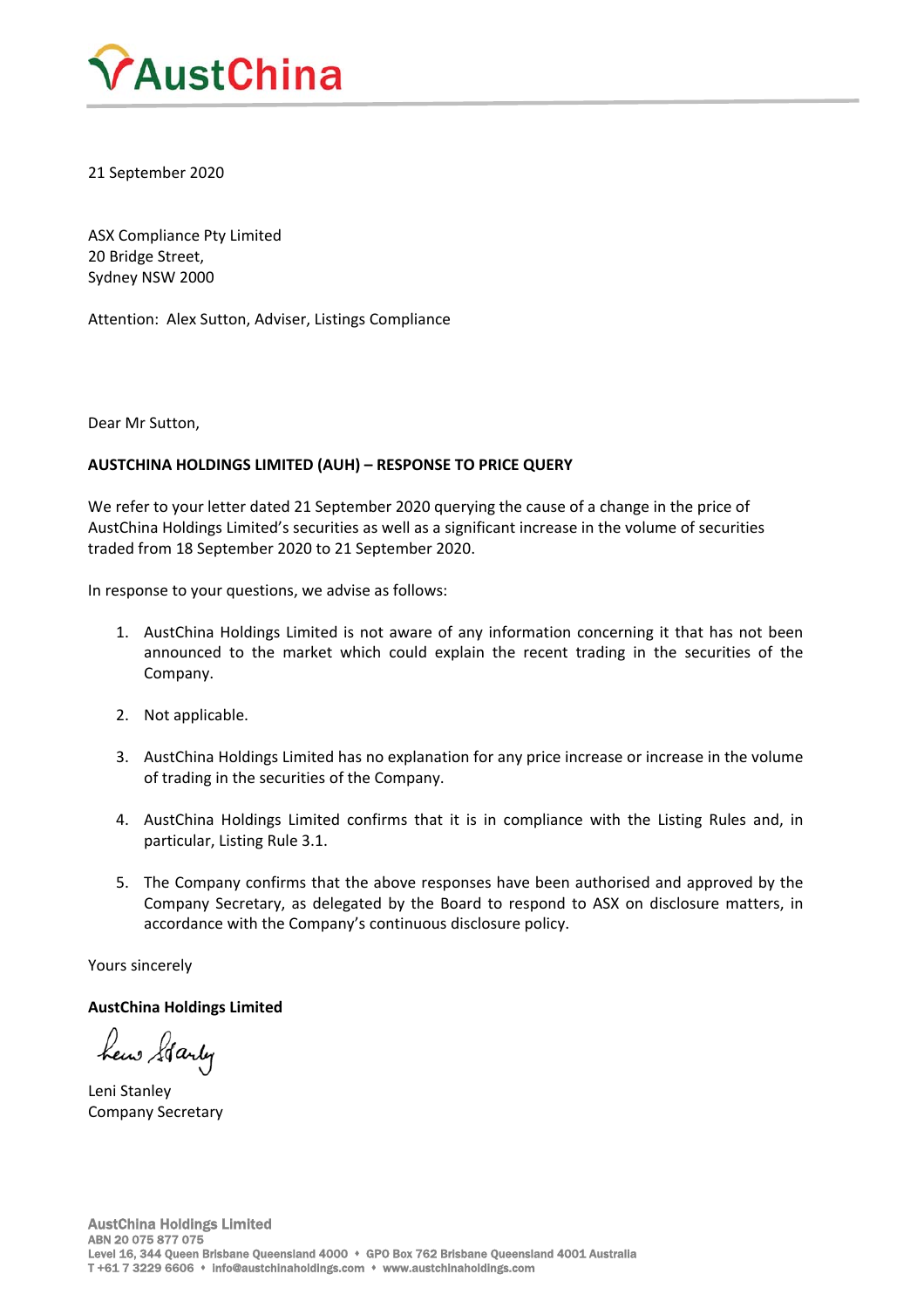

21 September 2020

Ms Leni Stanley Company Secretary Austchina Holdings Limited Level 16, 344 Queen St Brisbane, QLD 4000

By email:

Dear Ms Stanley

### **Austchina Holdings Limited ('AUH'): Price - Query**

ASX refers to the following:

- A. The change in the price of AUH's securities from a low of \$0.004 to a high of \$0.011 today.
- B. The significant increase in the volume of AUH's securities traded from 18 September 2020 to 21 September 2020.

#### **Request for information**

In light of this, ASX asks AUH to respond separately to each of the following questions and requests for information:

- 1. Is AUH aware of any information concerning it that has not been announced to the market which, if known by some in the market, could explain the recent trading in its securities?
- 2. If the answer to question 1 is "yes".
	- (a) Is AUH relying on Listing Rule 3.1A not to announce that information under Listing Rule 3.1? Please note that the recent trading in AUH's securities would suggest to ASX that such information may have ceased to be confidential and therefore AUH may no longer be able to rely on Listing Rule 3.1A. Accordingly, if the answer to this question is "yes", you need to contact us immediately to discuss the situation.
	- (b) Can an announcement be made immediately? Please note, if the answer to this question is "no", you need to contact us immediately to discuss requesting a trading halt (see below).
	- (c) If an announcement cannot be made immediately, why not and when is it expected that an announcement will be made?
- 3. If the answer to question 1 is "no", is there any other explanation that AUH may have for the recent trading in its securities?
- 4. Please confirm that AUH is complying with the Listing Rules and, in particular, Listing Rule 3.1.
- 5. Please confirm that AUH's responses to the questions above have been authorised and approved under its published continuous disclosure policy or otherwise by its board or an officer of AUH with delegated authority from the board to respond to ASX on disclosure matters.

#### **When and where to send your response**

This request is made under Listing Rule 18.7. Your response is required as soon as reasonably possible and, in any event, by no later than **01:30 PM AEST Monday, 21 September 2020**. You should note that if the information requested by this letter is information required to be given to ASX under Listing Rule 3.1 and it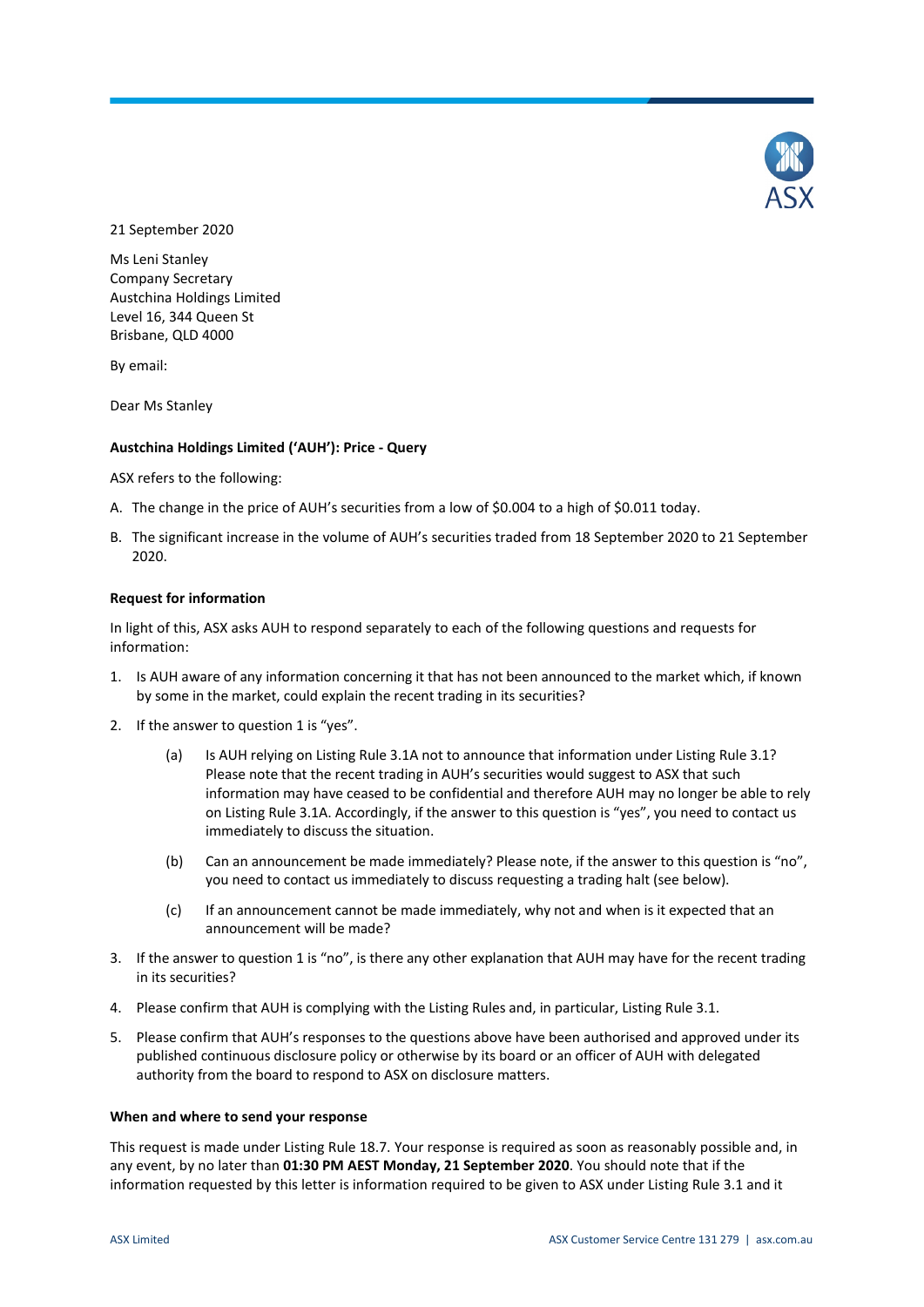does not fall within the exceptions mentioned in Listing Rule 3.1A, AUH's obligation is to disclose the information 'immediately'. This may require the information to be disclosed before the deadline set out in the previous paragraph and may require AUH to request a trading halt immediately.

Your response should be sent to me by e-mail at **ListingsComplianceSydney@asx.com.au**. It should not be sent directly to the ASX Market Announcements Office. This is to allow me to review your response to confirm that it is in a form appropriate for release to the market, before it is published on the ASX Market Announcements Platform.

## **Trading halt**

If you are unable to respond to this letter by the time specified above, or if the answer to question 1 is "yes" and an announcement cannot be made immediately, you should discuss with us whether it is appropriate to request a trading halt in AUH's securities under Listing Rule 17.1. If you wish a trading halt, you must tell us:

- the reasons for the trading halt;
- how long you want the trading halt to last;
- the event you expect to happen that will end the trading halt;
- that you are not aware of any reason why the trading halt should not be granted; and
- any other information necessary to inform the market about the trading halt, or that we ask for.

We require the request for a trading halt to be in writing. The trading halt cannot extend past the commencement of normal trading on the second day after the day on which it is granted. You can find further information about trading halts in Guidance Note 16 *Trading Halts & Voluntary Suspensions*.

## **Suspension**

If you are unable to respond to this letter by the time specified above, ASX will likely suspend trading in AUH's securities under Listing Rule 17.3.

## **Listing Rules 3.1 and 3.1A**

In responding to this letter, you should have regard to AUH's obligations under Listing Rules 3.1 and 3.1A and also to Guidance Note 8 *Continuous Disclosure*: Listing Rules 3.1 – 3.1B. It should be noted that AUH's obligation to disclose information under Listing Rule 3.1 is not confined to, nor is it necessarily satisfied by, answering the questions set out in this letter.

## **Release of correspondence between ASX and entity**

We reserve the right to release a copy of this letter, your reply and any other related correspondence between us to the market under Listing Rule 18.7A.

## **Questions**

If you have any questions in relation to the above, please do not hesitate to contact me.

Kind regards

Alex Sutton

**Alex Sutton**